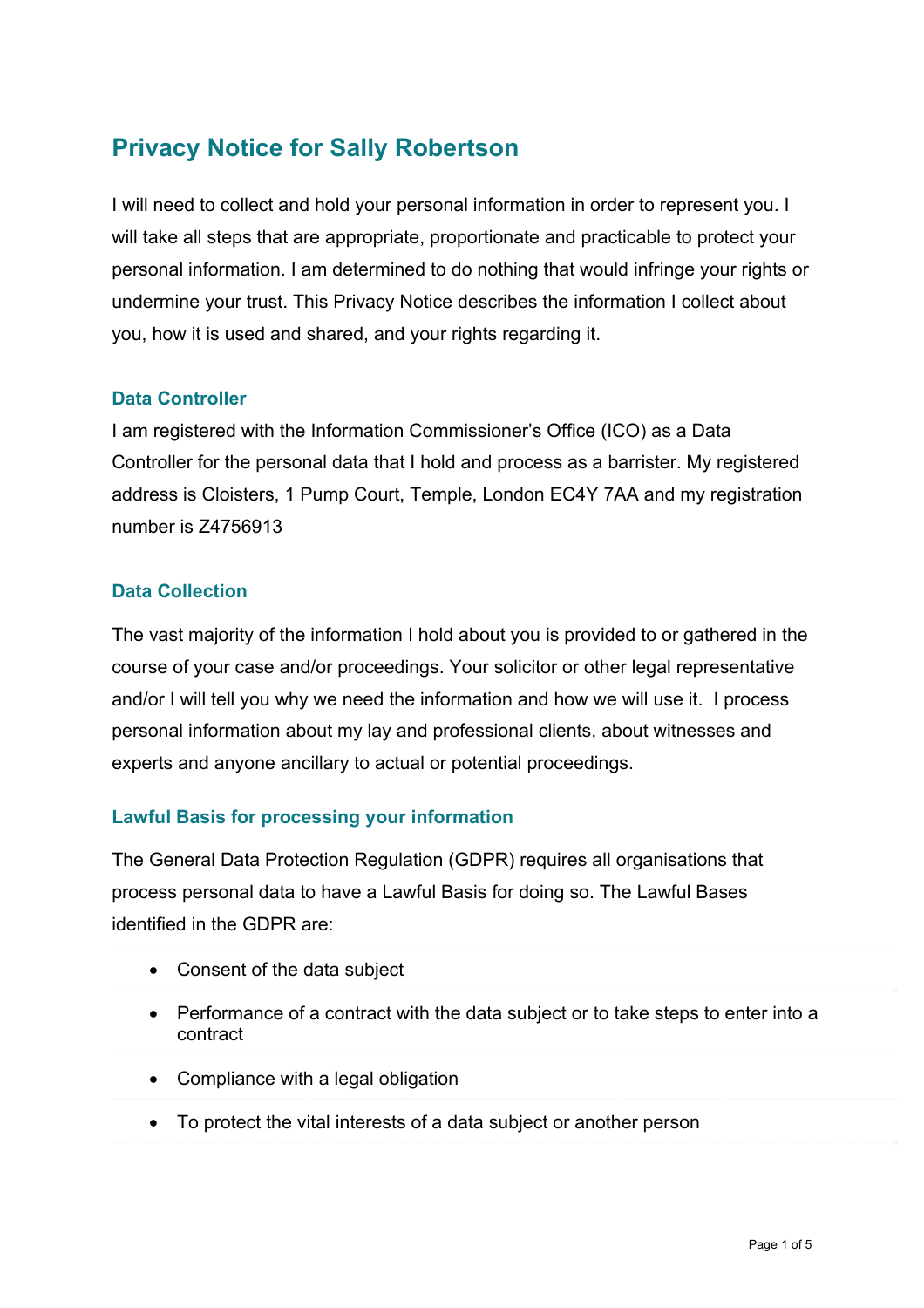- Performance of a task carried out in the public interest or in the exercise of official authority vested in the controller.
- The legitimate interests of ourselves, or a third party, except where such interests are overridden by the interests, rights or freedoms of the data subject.

Examples of legitimate interests include:

- Where the data subject is a client or in the service of the controller;
- Transmission within a group of undertakings for internal administrative purposes;
- Processing necessary to ensure network and information security, including preventing unauthorised access;
- Processing for direct marketing purposes, or to prevent fraud; and
- Reporting possible criminal acts or threats to public security.

I process your personal data to enable the necessary steps to be taken to enter into and/or to perform contracts for legal services and/or to comply with a legal obligation and/or for the purposes of my legitimate interests – namely, the provision of legal services, the development and marketing of my professional expertise and maintaining a record of the work I have carried out for my clients (including for regulatory purposes and in order to address any queries or concerns you may have). I also process data where that is necessary for the establishment, exercise or defence of legal claims

#### **I use your information to:**

- **Provide legal advice and representation**
- Assist in training pupils and mini-pupils
- **Investigate and address your concerns;**
- Communicate with you about news, updates and events;
- Investigate or address legal proceedings relating to your use of my services/products, or as otherwise allowed by applicable law;
- Make statutory returns as required by HMRC
- Maintain a record of the work I have carried out for you.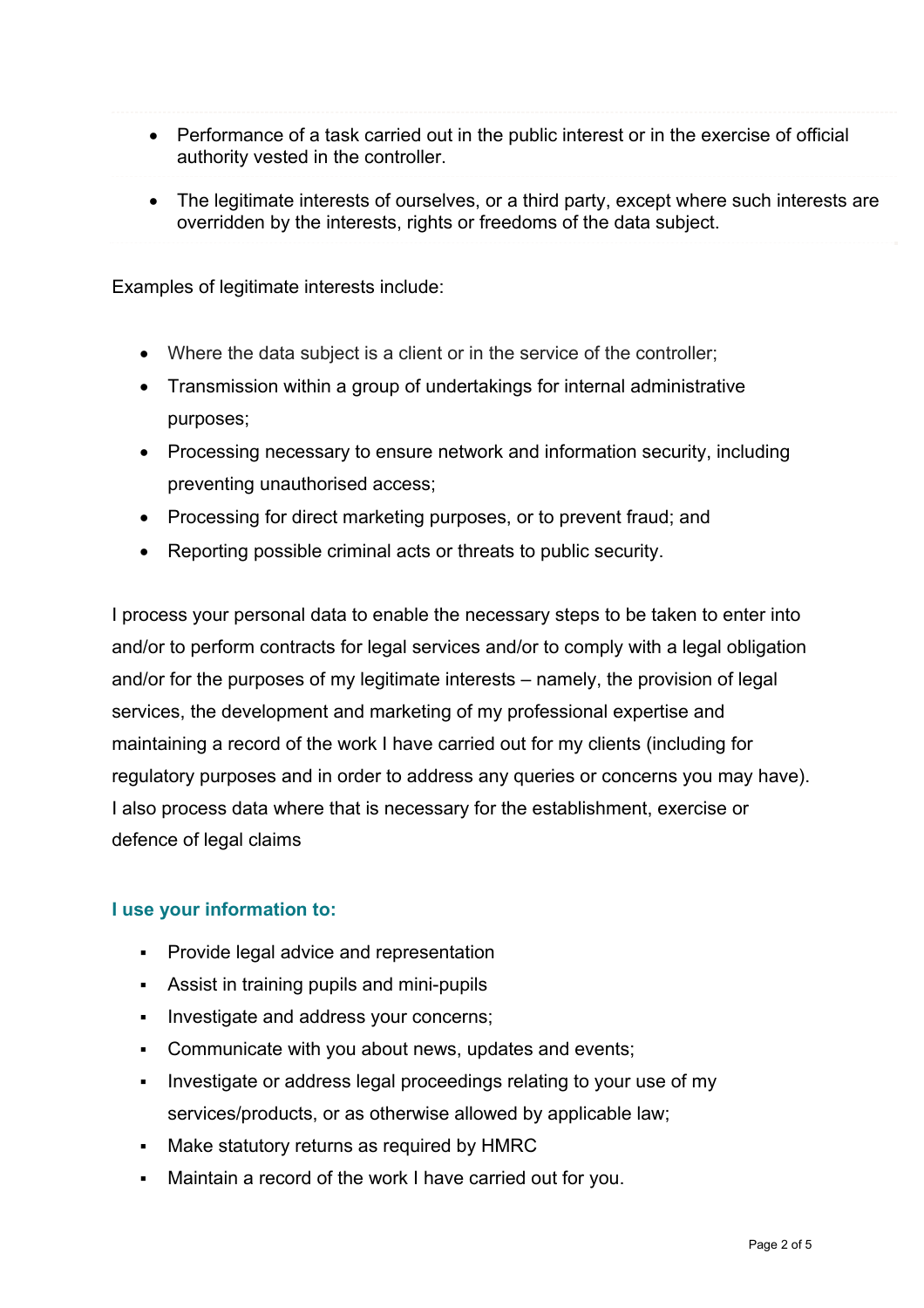I do not use automated decision-making in the processing of your personal data. I collect and process both personal data and special categories of personal data as defined in the GDPR. This may include:

- Name;
- **Email:**
- Phone number:
- **Address**;
- **Payment or bank details;**
- Date of birth;
- **Location details;**
- Device IP address;
- **Financial information:**
- Details about protected characteristics (such as disability, sex, race, age religion or belief, sexual orientation, gender identity, pregnancy/maternity, marital status);
- Details about about work, education and/or training
- Details about trade union membership and/or activities;
- Medical Records and/or health details;
- Criminal Records and/or details relating to offences, alleged offences, criminal proceedings, outcomes and sentences;
- Details about work, education and/or training.

### **I may share your personal data with:**

I sometimes need to share the personal information I process with the individual and/or third parties. Where necessary or required, I may share information with:

- Solicitors, barristers and legal representatives
- Courts and other tribunals
- **Pupils or mini pupils, under my training or supervision**
- My Chambers management and staff who provide administrative services
- Regulatory authorities, ombudsmen, insurance providers or legal advisors in the event of a dispute or other legal or relevant matter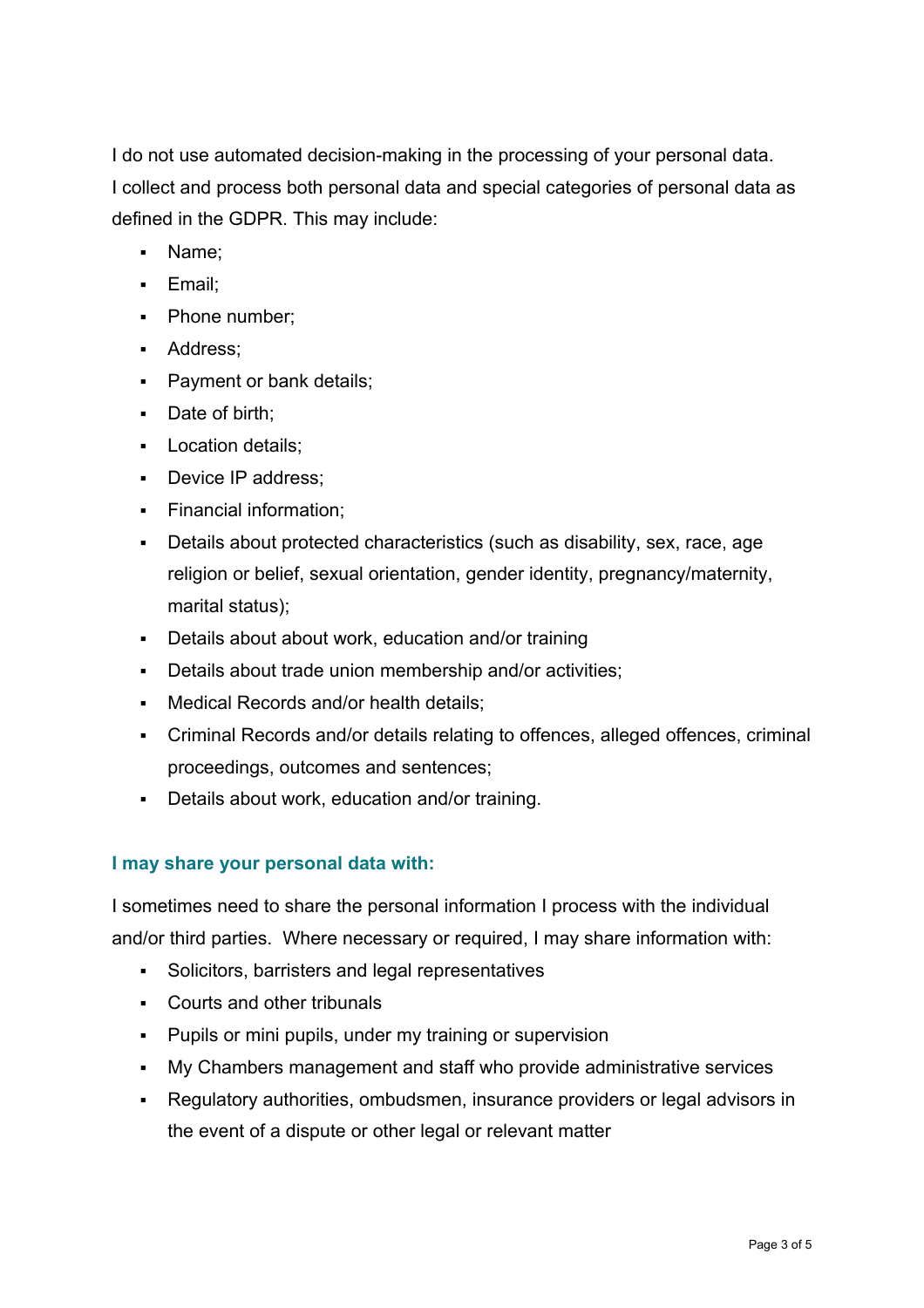- Law enforcement officials, government authorities, or other third parties to meet our legal obligations
- Any other party where I ask you and you consent to the sharing.

## **Transfers to third countries and international organisations**

I do not usually need to transfer any personal data to third countries or international organisations but, if I do so, it will only be where I am satisfied that such transferred data is fully protected and safeguarded as required by the GDPR.

**I retain your personal data** while you remain a client and for 7 years afterwards unless you ask me to delete it. I keep to Cloisters' Data Retention Policy (copy available on request). This explains how long I hold data for and how I dispose of it when it no longer needs to be held. I will delete or anonymise your information at your request unless:

- There is an unresolved issue, such as claim or dispute:
- I am legally required not to; or
- There are overriding legitimate business interests, including but not limited to fraud prevention and protecting customers' safety and security.

### **Your Rights**

The General Data Protection Regulation gives you specific rights around your personal data. For example, you have to be informed about the information I hold and what I use it for; you can ask for a copy of the personal information I hold about you; you can ask me to correct any inaccuracies in the personal data I hold; you can ask me to stop sending you direct mail, or emails, or in some circumstances ask me to stop processing your personal information. Finally, if I do something irregular or improper with your personal data you can seek compensation for any distress you are caused or loss you have incurred. You can find out more information from the ICO's website http://ico.org.uk/for\_the\_public/personal\_information and this is the organisation that you can complain to if you are unhappy with how I dealt with your personal information.